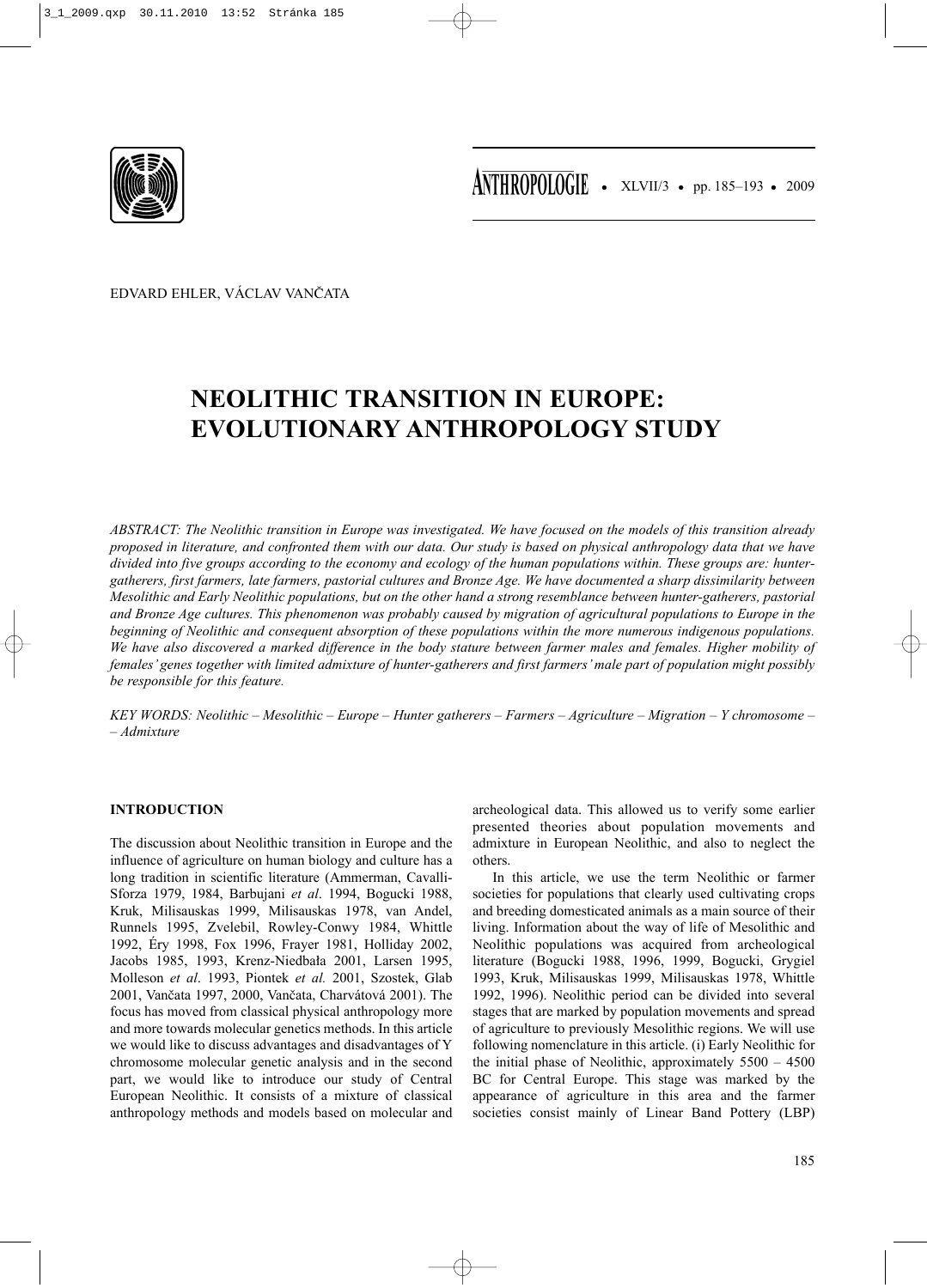cultures that inhabited the loess soils in lowlands. (ii) In Middle Neolithic (4500 – 3200 BC) agriculture has spread northwards and westwards from Central Europe. More noticeable diversification can be seen in the farmer populations. Cultural complexes of Middle Neolithic are Lengyel, Tiszapolgár, Stroke Ornamented Pottery (SOP) and Funnel Beaker Culture (FBC). (iii) Late Neolithic (3200 – 2100 BC) is a time full of changes in Europe. Although cultures like Baden and FBC-Baden still resemble the older farmer societies of Early and Middle Neolithic, new cultural complexes of Corded Ware Culture (CWC) and Bell Beaker Culture (BBC) appear. These (semi-) pastorial cultures seem to dominate over farmer ones in the end of Neolithic and in the beginning of Bronze Age.

Several models have been proposed to describe the appearance of agriculture in Europe. They can be divided into two groups. The first one contains the models that were created by geneticists and based on genetic data as a primary source, and afterwards also verified by cultural data (linguistics, material culture, human etiology). Second group of models was established by archeologists and they were based on archeological data-sets. Some of these models are often presented in the literature as standing against each other, but if we take a closer look, we can see, that they describe different phases of the same problem. In this case, it shouldn't have been unrealistic, if several situations from different models have arisen in our history or even coexisted in the same time in different geographic regions of Late Mesolithic/Early Neolithic Europe.

First group contains 3 models based foremost on genetic data: Wave of Advance (WoA) (Ammerman, Cavalli-Sforza 1979, 1984), Neolithic Demic Diffusion (NDD) (Barbujani *et al.* 1994, Cavalli-Sforza *et al.* 1994) and Staged Population-Interaction Wave of Advance (Renfrew 2001). The basics of WoA model are in Wright's model of spread of advantageous feature in population. There are three essential variables in this model: population growth, migrational activity and migration speed. WoA presumes migration of Neolithic farmer populations from Anatolia to Europe and significant Mesolithic-Neolithic interactions that could lead to several ends ranging from admixture to replacement. Migration of farmer populations is supposed to have numerous features, in particular a steady continual spread in all directions, which is caused by random short distance movements in every generation. This model was based on phenotypic data first (protein form frequencies), later also gene allele frequencies have been examined. Genetic data were combined with linguistic data that support migration of Neolithic populations from SE to NW Europe in the beginning of Neolithic. As with the new techniques in molecular genetics new data are available, they are being incorporated into the old WoA model. This progress is quite remarkable in NDD model, which is the second improved stage of WoA. In NDD model there was multiple times increased the genetic support for farmers' migration (Cavalli-Sforza *et al.* 1994), as well as a linguistic data has been added (Cavalli-Sforza *et al.* 1992, Renfrew 1991)

together with more theoretical framework (Barbujani *et al.* 1995, Edmonds *et al.* 2004). In the third stage (SPIWA model) also genetic data from sex markers (Y chromosome, mtDNA) have been included, together with more cultural markers (Renfrew 2001).

Second group of models contains 2 models: Cultural Diffusion Model (CDM) (Zvelebil, Rowley-Conwy 1984, 1986, Zvelebil 1986, Zvelebil 1995, Zvelebil 1998, Whittle 1992, 1996) and Adjusted Wave of Advance (van Andel, Runnels 1995). CDM is based solely on archeological data only and criticizes the WoA line of models. However, this model is not as consistent as WoA based models. While Whittle (1992, 1996) is convinced of European Neolithic transformation taking place without any population influence from Anatolia, Zvelebil and Rowley-Conwy (1984) describes the situation of hunter-gatherers populations being transformed to agriculture. Despite Zvelebil and Rowley-Conwy (1984) prefers the transformation of indigenous populations to agriculture, it does not reject the possibility of migration and admixture with farmer populations. WoA model is criticized mostly because of its simplicity. Adjusted Wave of Advance was introduced by archeologists, and is in agreement with some WoA presumptions, albeit only in geographically limited area of southern Europe.

#### **MATERIALS AND METHODS**

In our study we explored the differences of male and female parts of Mesolithic, Neolithic and Bronze Age population from Central Europe. Our goal was to test several hypotheses that were presented in introduction of this article on available skeletal material. *Table 1* shows the samples that were used in our research. Maximum number of 86 metric traits was measured on long bones (femur, tibia, fibula, humerus, radius and ulna). Please note, that this number was usually lower, because of the fragmentation of skeletal material, or some requested traits were not published in original articles. Set of equations for calculation of body height (8 equations) and body mass (25 equations) was applied to all samples (the set of equations could be seen in Piontek, Vančata 2002). Afterwards, skeletal ponderal indices – Body Mass Index (BMI) and Rohrer Index (RI) – were computed. As we can see from *Table 1*, samples were divided into five groups depending on their economy and ecology according to archeological literature. These groups were: hunter-gatherers for Mesolithic populations, first farmers for Linear Band Pottery cultures, late farmers for post-Early Neolithic agricultural populations (mostly Lengyel-Polgar cultural complex), pastorial cultures for distinct herders' populations from Middle and Late Neolithic (mostly Bell Beaker Culture and Corded Ware Culture), and Bronze Age cultures. Parametric (t-test), non-parametric (Mann-Whitney U test) tests and Principal Component analysis (PC) were used for evaluating the relations between these economy-based population groups using Statistica 6.0 software.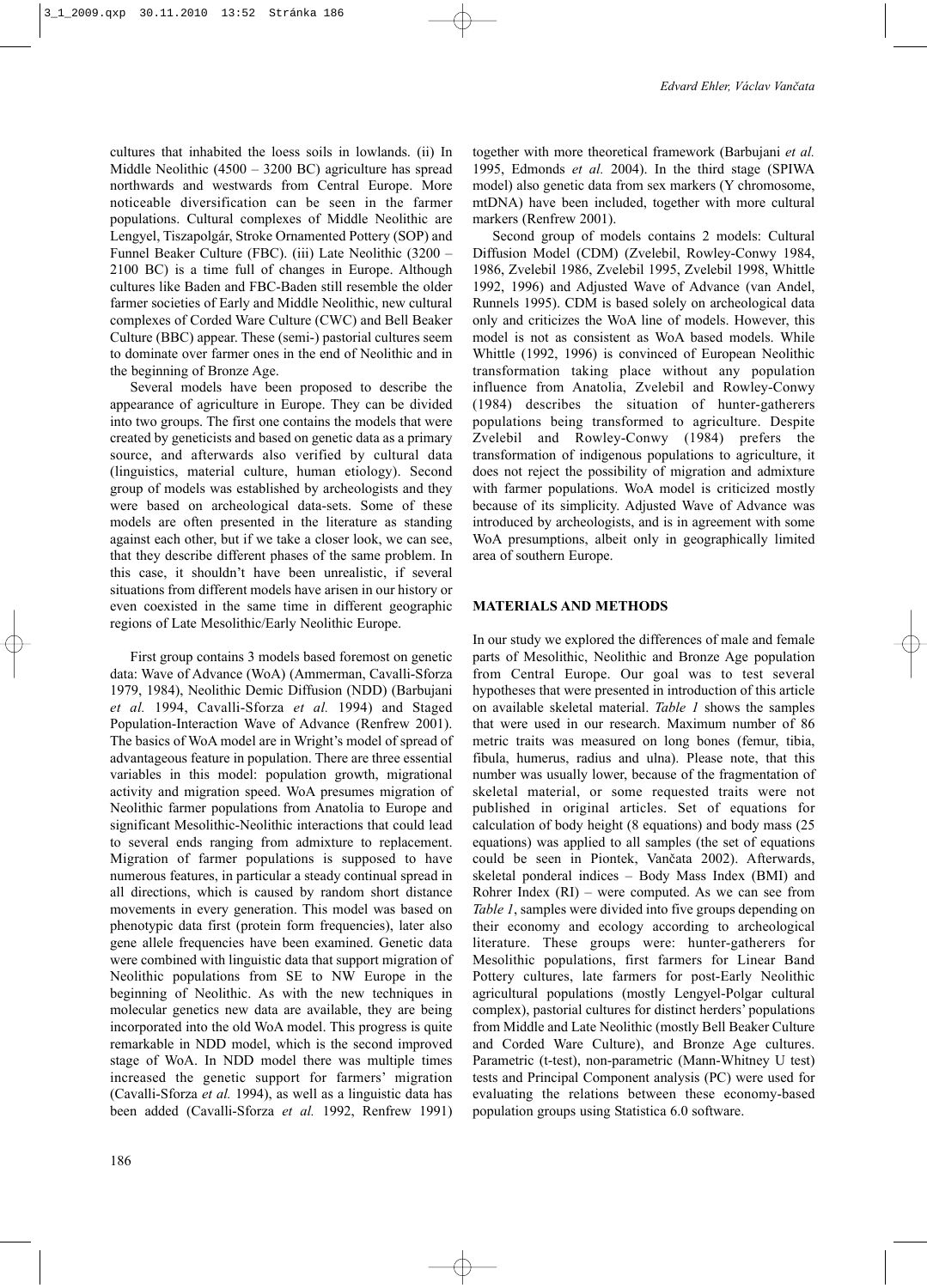|                                  |                                                                | <b>Number of samples</b> |                |       |                                                  |                    |
|----------------------------------|----------------------------------------------------------------|--------------------------|----------------|-------|--------------------------------------------------|--------------------|
| Period                           | <b>Culture</b>                                                 | men                      | women          | total | Reference                                        | Type of economy    |
| Mesolithic<br>$-5500$ BC         | hunter-gatherers                                               | 13                       | $\overline{3}$ | 16    | Vančata 1997                                     | hunter-gatherers   |
| EN<br>5500-4500 BC               | LBP, Elbesaalegebiet<br>(Germany)                              | 13                       | 19             | 32    | Vančata 1997, Bach and Bach<br>1981              | first farmers      |
|                                  | LBP, Panonia (Hungary)                                         | 24                       | 13             | 37    | Éry 1998                                         | first farmers      |
|                                  | Körös, Panonia (Hungary)                                       | 7                        | 12             | 19    | Éry 1998                                         | first farmers      |
| <b>MN</b><br>4500-3200 BC        | Lengyel-Polgár, Panonia<br>(Hungary)                           | 46                       | 64             | 110   | Éry 1998                                         | late farmers       |
|                                  | <b>BBC</b> , Prague (Czech<br>Republic)                        | 10                       | 6              | 16    | Vančata 1997                                     | pastorial cultures |
| LN<br>3200-2100 BC               | CWC, Zlota (Poland)                                            | 34                       | 35             | 69    | Krenz-Niedbala 2000, 2001                        | pastorial cultures |
|                                  | <b>CWC</b> , Eastern Europe                                    | 19                       | 12             | 31    | Éry 1998                                         | pastorial cultures |
|                                  | Vatya, Panonia (Hungary)                                       | 11                       | 14             | 25    | Éry 1998                                         | <b>Bronze</b> Age  |
| <b>Bronze</b> Age<br>2100-900 BC | Maros-Perjámos, Panonia<br>(Hungary)                           | 65                       | 69             | 134   | <b>Éry 1998</b>                                  | Bronze Age         |
|                                  | Tumulus, Panonia<br>(Hungary)                                  | 112                      | 102            | 214   | Éry 1998                                         | <b>Bronze</b> Age  |
|                                  | Únětice, Bajč a Vepřek<br>(Czech Republic, Slovak<br>Republic) | 22                       | 19             | 41    | Charvátová 1999<br>Mottl et al. unpublished data | Bronze Age         |

TABLE 1. Number and origin of our samples.

EN – Early Neolithic, MN – Middle Neolithic, LN – Late Neolithic, LBP – Linear Band Pottery, BBC – Bell Beaker Culture, CWC – Corded Ware Culture

#### **RESULTS**

Firstly we were testing the differences in body shape and size between Mesolithic hunter-gatherers and the Neolithic populations. Our results show that there is a strong disparity between Mesolithic people and first farmers of LBP cultural complex. On the other hand, the differences in measured variables between hunter-gatherers and other Neolithic and Bronze Age populations are diminishing in post-Early Neolithic period. What this could mean and what are our assumptions about this discrepancy will be discussed in next chapters. Valuable overview of our results could be seen in *Table 2.* Two distinctive features have appeared after Principal Component analysis has been performed. i) Our results show a strong difference between males and females, ii) we can identify two clusters in our data set. In the first one, there are economy-based groups of First Farmers and Late Farmers. The second group is formed by the remaining groups of Hunter-gatherers, Pastorial Cultures and Bronze Age cultures. While the disparity was found more or less in all measured variables, it is best seen in the summative variables of body height and body mass or in the derived variables of BMI or RI. As we can see in *Table 2.*, mean body height hunter-gatherers males is  $168.73 \pm 8.36$ , in females  $155.47 \pm 8.04$ , which is very similar to body height of pastorial cultures (males:  $168.07 \pm 8.38$ , females: 155.65  $\pm$  7.28) and Bronze Age cultures (males: 166.82  $\pm$  7.09, females:  $154.82 \pm 5.81$ ). Differences between these values were statistically insignificant. On the other hand, body heights of cluster first farmers (males:  $162.86 \pm 5.00$ , females:  $150.22 \pm 7.19$ ) and late farmers (males:  $163.11 \pm$ 6.70, females:  $151.37 \pm 6.94$ ) were significantly different from the first cluster while at the same time statistically insignificantly different against each other. But not only in body height there were differences between our sample groups. It was the body stature or robusticity, which was expressed by body weight, BMI and RI values, which was characteristic for our populations. And it was our first farmers' data group that has extreme values of these three variables in comparison with other groups. In particular the males of first farmers were clearly divergent, as was confirmed by statistical analyses. Our results are further discussed in next chapter.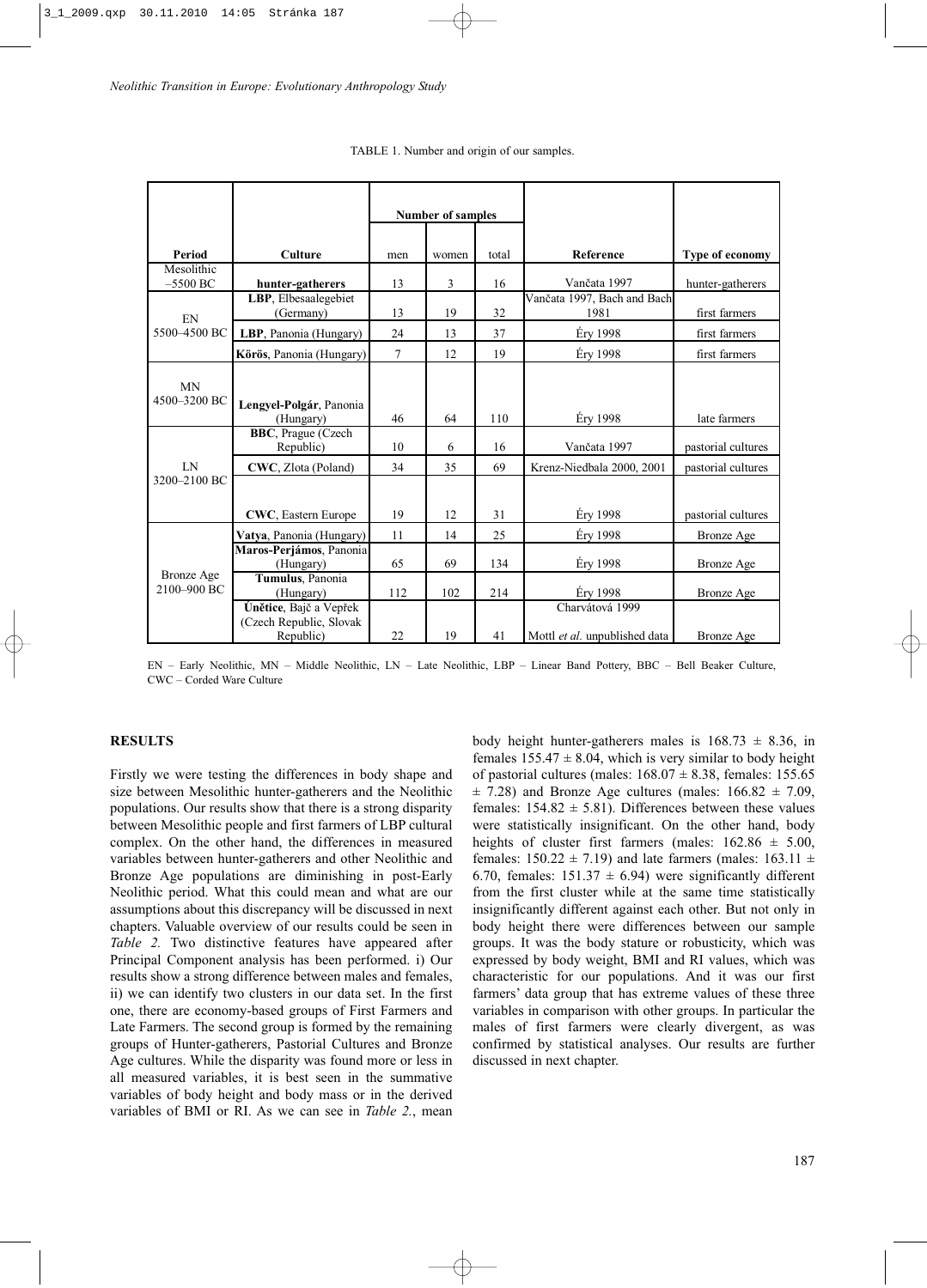| <b>MALES</b>       | <b>Body Height</b><br>Mean (cm) | n                       | <b>Body Height Body Height</b><br>Std.Dev. | <b>Body Mass</b><br>Mean (kg) | <b>Body Mass</b><br>n | <b>Body Mass</b><br>Std.Dev. |
|--------------------|---------------------------------|-------------------------|--------------------------------------------|-------------------------------|-----------------------|------------------------------|
| hunter-gatherers   | 168.74                          | 12                      | 8.36                                       | 63.26                         | 13                    | 7.67                         |
| first farmers      | 162.86                          | 42                      | 5.00                                       | 64.10                         | 42                    | 3.58                         |
| late farmers       | 163.11                          | 45                      | 6.70                                       | 58.50                         | 45                    | 5.49                         |
| pastorial cultures | 168.07                          | 55                      | 8.38                                       | 61.74                         | 56                    | 6.79                         |
| <b>Bronz Age</b>   | 166.82                          | 171                     | 7.09                                       | 61.71                         | 175                   | 6.07                         |
| <b>FEMALES</b>     |                                 |                         |                                            |                               |                       |                              |
| hunter-gatherers   | 155.47                          | 3                       | 8.04                                       | 52.28                         | 3                     | 10.55                        |
| first farmers      | 150.22                          | 41                      | 7.19                                       | 49.19                         | 41                    | 4.29                         |
| late farmers       | 151.37                          | 59                      | 6.94                                       | 49.16                         | 59                    | 5.30                         |
| pastorial cultures | 155.65                          | 43                      | 7.28                                       | 49.25                         | 49                    | 7.86                         |
| <b>Bronz Age</b>   | 154.82                          | 171                     | 5.81                                       | 51.82                         | 174                   | 4.60                         |
|                    |                                 |                         | <b>BMI</b>                                 |                               |                       |                              |
| <b>MALES</b>       | <b>BMI</b> Mean                 | <b>BMI</b> n            | Std.Dev.                                   | <b>RI</b> Mean                | RIn                   | RI Std.Dev.                  |
| hunter-gatherers   | 22.02                           | 12                      | 0.6890                                     | 1.31                          | 12                    | 0.0498                       |
| first farmers      | 24.19                           | 42                      | 1.4426                                     | 1.49                          | 42                    | 0.1221                       |
| late farmers       | 21.93                           | 45                      | 0.2991                                     | 1.35                          | 45                    | 0.0380                       |
| pastorial cultures | 21.78                           | 55                      | 1.1424                                     | 1.30                          | 55                    | 0.0985                       |
| <b>Bronz Age</b>   | 22.07                           | 171                     | 0.3308                                     | 1.32                          | 171                   | 0.0415                       |
| <b>FEMALES</b>     |                                 |                         |                                            |                               |                       |                              |
| hunter-gatherers   | 21.55                           | $\overline{\mathbf{3}}$ | 1.9833                                     | 1.39                          | 3                     | 0.0773                       |
| first farmers      | 21.79                           | 41                      | 1.0969                                     | 1.46                          | 41                    | 0.1224                       |
| late farmers       | 21.38                           | 59                      | 0.3491                                     | 1.41                          | 59                    | 0.0418                       |
| pastorial cultures | 21.10                           | 43                      | 1.2164                                     | 1.36                          | 43                    | 0.1217                       |
| <b>Bronz Age</b>   | 21.56                           | 171                     | 0.4018                                     | 1.39                          | 171                   | 0.0394                       |

TABLE 2. Results.

n – number of samples, Std.Dev. – standard deviation, BMI – body mass index, RI – Rohrer index

### **DISCUSSION**

First, we would like to concentrate on the role of Mesolithic hunter-gatherers in Neolithic populations. As was introduced in the beginning of this article, there are two distinct theories about their role. The more traditional one views them as founders of agricultural society in Europe. While the transformation process was either initiated by some external factor (cultural influence from southeastern Europe), or it was a process that started in the Mesolithic society itself. Second view of them was outlined by geneticists and population biologists in 70's of 20th century. This idea is connected with the migration of farmer populations from Near East to Europe and consequential replacement of majority of indigenous hunters-gatherers with the incoming farmers in the conditions of limited admixture (Ammerman, Cavalli-Sforza 1984, Barbujani, Bertorelle 2001). Our research gives us some more insight into processes in the European Neolithic. First and foremost, Mesolithic hunter-gatherers and first farmers are two biologically distinct populations. But our hunter-gatherers sample and samples of pastorial cultures and Bronze Age cultures are very similar to each other. This can be very clearly seen on the *Figure 1*, where are two graphs of PC analysis results. Even though our study can not reveal, whether this similarities are based on descent, or the contrast between hunter-gatherers and first farmers was found because these two populations were of dissimilar origin, but the results are very presumptive. Our assumption about the results is validated by this PC analysis. There could be seen two distinct population clusters. First of them is formed by first farmers and late farmers. The second one includes hunter-gatherers, pastorial cultures and Bronze Age cultures. Although these two graphs were generated using body height, mass, BMI and RI variables, we could argue, that those four variables encompass the variability from all long bones that were measured, both longitudinal and circumference measures. Our idea about Neolithic transition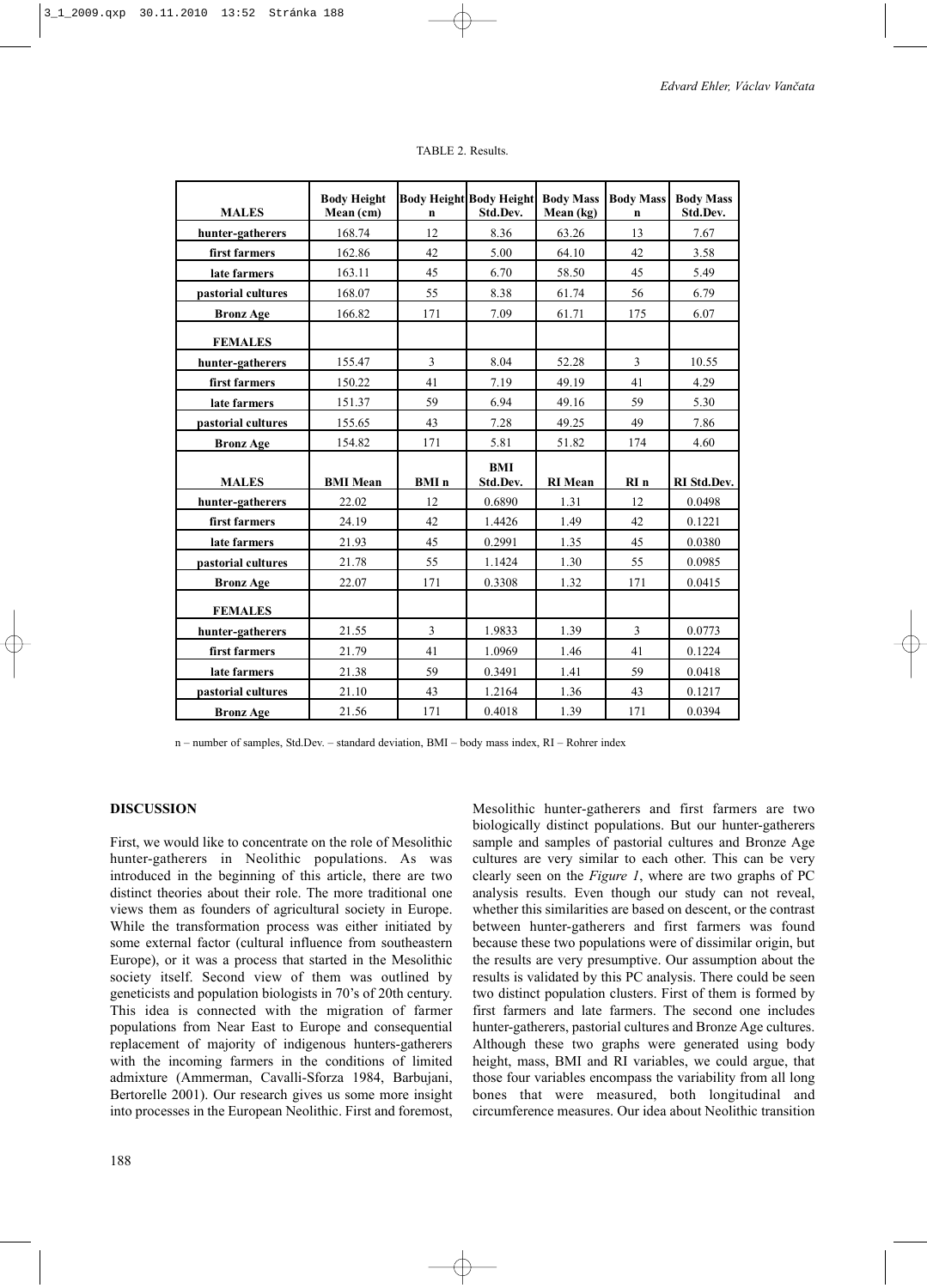in Europe is now more comprehensible. While Mesolithic and early agricultural populations were both culturally and biologically different, this fact was caused, from our point of view, by migration of farmer populations to Central Europe about 5500 BC. This fact was already proposed in literature (Ammerman, Cavalli-Sforza 1979, van Andels, Runnels 1995, Semino *et al.* 2000, 2004, Chikhi *et al.* 2002), but argument exists about the number or proportion of first

farmers to indigenous populations and about the admixture rate. We can also bring some new insights to this argument. In spite of the robust difference between hunter-gatherers and first farmers, in later phases of Neolithic the differences in measured features between post-Early Neolithic populations begin to unify. So, the first farmers in particular and late farmers in minor way are distinct from both preceding and following populations. This feature could be



PC1 plotted against PC2 for body height, body mass, BMI and RI variable

FIGURE 1. Principal component analysis results.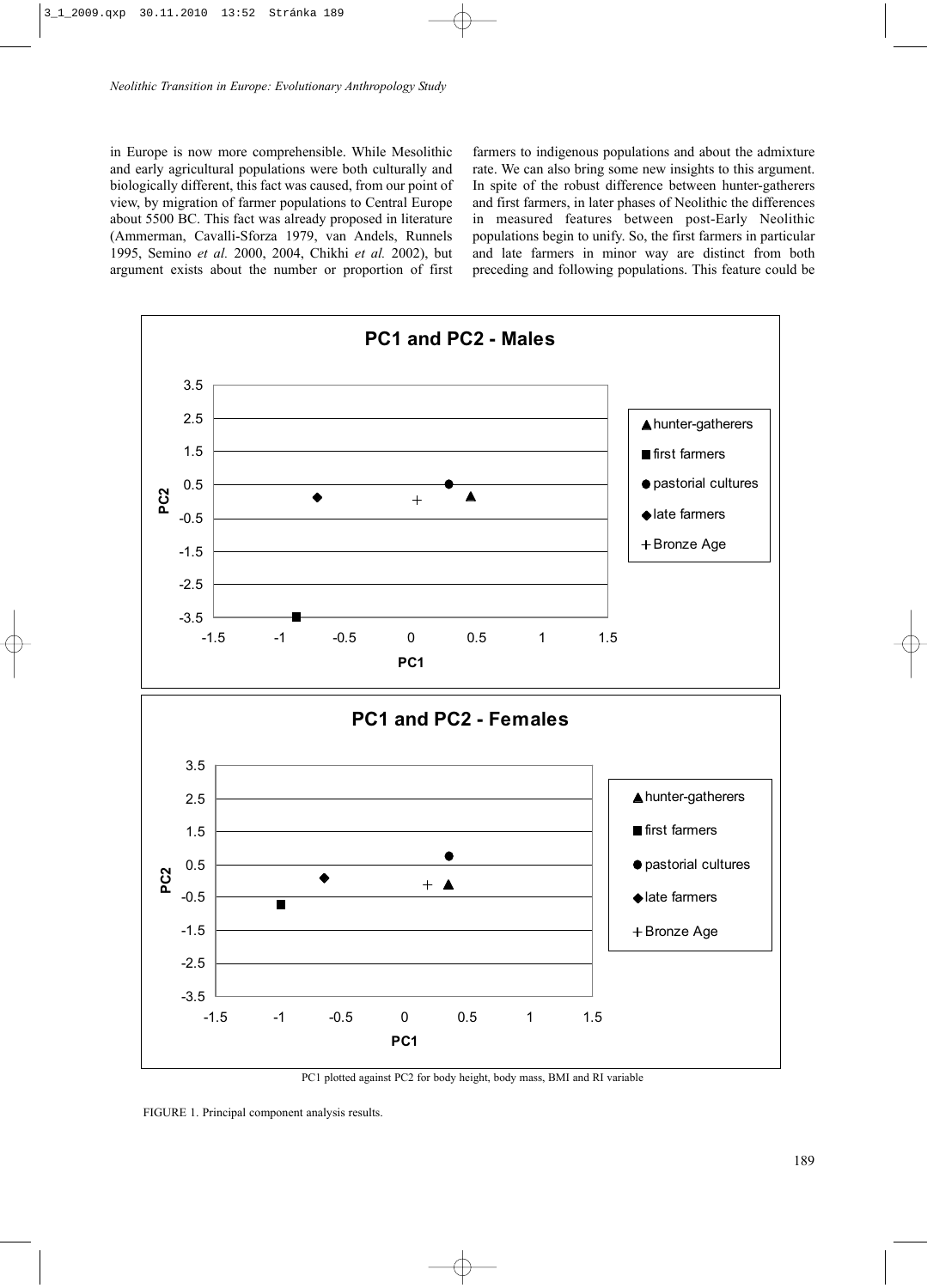|                     | PC1 and PC2 Height, Mass, BMI, RI<br><b>Males</b> | PC1 and PC2 Height, Mass, BMI, RI<br><b>Females</b> |                          |  |
|---------------------|---------------------------------------------------|-----------------------------------------------------|--------------------------|--|
| principal component | % from total variability                          | principal component                                 | % from total variability |  |
| PC1                 | 61.53                                             | PC1                                                 | 63.38                    |  |
| PC2                 | 38.36                                             | PC2                                                 | 36.52                    |  |
| total               | 99.89                                             | total                                               | 99.90                    |  |

TABLE 3. Apportionment of PC analysis variability.

agriculture is connected with some negative effects on the population health level. This is predominantly caused by the increase of population in farmer societies, together with more sedental way of life. The negative effects might include added workload per person with the consequent change of stature, dependence on one of few species of plants or animal, which can bring insufficient intake of vital nutritional elements, transition of animal parasites on humans, larger settlements allow infectious diseases to remain prevalent in population with the infinite supply of sensitive individuals, change from K- to r-reproducing strategy with increased infant death rates and lower lifetime expectation of females (Larsen 1995). All these features could lead to diminishing the welfare of the population and lifespan expectancy as well. From our point of view, even if this could clarify the change of stature in Mesolithic huntergatherers after a shift to agriculture way of life, this alone can not explain so strong differences between first and late farmers and successive populations. In that case, late farmers should be even more divergent from huntergatherers and Late Neolithic populations. But they are not. The results show, that biological features of late farmers are somewhere between first farmers and the cluster of huntergatherers. pastorial cultures and Bronze age cultures. Our idea about the role of Mesolithic hunter-gatherers in Neolithic is following. Our data shows, that there was a migration of agricultural populations in the beginning of Neolithic together with little or no admixture with indigenous populations in the first phase. Probably, the numbers of incoming farmers were small in comparison with hunter-gatherers. In that case, it is possible to view such a results as we have from the analysis of pastorial and Bronze Age cultures. We expect that after establishing a settled Neolithic society in lowlands of Central Europe in Early Neolithic, the cultural complex of agriculture moved northwards and to higher latitude areas (Bogucki 1988, Kruk, Milisauskas 1999). This might have been connected with incorporating of local hunters to the farmers' society, or more precisely, incorporation of farmers' society and their culture into the Mesolithic population. Our data illustrate this process as a strong resemblance between Mesolithic, Late Neolithic and Bronze Age cultures.

interpreted in several ways. It is a well known fact, that

But was there any difference between males and females in these population movements? We assume there was. First of all, it's our own data that show the disproportion between male and female part of the first farmers. As we can see from *Figure 1*, there is a pronounced difference between males and females in this population. Such differences are not

common in hunter-gatherers, pastorial cultures and Bronze Age cultures, but neither in late farmers. It might be the effect or relatively small data set, or a bias of used methods. Or this feature might be caused by the agricultural way of life, where the workload was divided unequal between males and females. Other explanation could be in different dispersal patterns of both sexes. Patrilocality has already been described in humans (Cavalli-Sforza, Minch 1997, Seielstadt *et al.* 1998, Oota *et al.* 2001), as well as in other contemporary primates (Utami *et al.* 2002). A situation where females would be more similar to indigenous populations could also arise, if there would exist a one-way females gene flow from these local populations to the incoming one. This idea might be also supported by genetic studies of Y chromosome and mtDNA. It has been already proposed in a study supporting WoA model that among farmer populations and indigenous hunter-gatherers there must have been only a limited admixture in the initial period of time (Barbujani 1994, Barbujani, Bertorelle 2001, Bertranpetit 2000). Also studies of Y chromosome agree with our research with the massive migration of farmers in the beginning of Neolithic (Underhill *et al.* 2000, 2001, Hammer *et al.* 2001, Hammer, Zegura 2002, Wells *et al.* 2001, Poloni *et al.* 1997, Jobling, Tyler-Smith 2003, Rosser *et al.* 2000, Pereira *et al.* 2001, King, Underhill 2002). Some Y chromosome specific markers in modern European gene pool have been identified as of Neolithic origin. These are binary markers haplogroups Eu4, Eu9, Eu10 a Eu11 (Semino *et al.* 2000), today in the unified nomenclature of Y chromosomal haplogroups they are marked as E3b, J2, F\* a J\*, G (YCC 2002). While there is still a discussion going on about the ratio between incoming and indigenous populations (for more detailed information see Semino et al. 2000, Chikhi *et al.* 2002). As the previous genetic studies have demonstrated, the representation of Neolithic markers in today's European gene pool is diminishing from southeast to northwest direction. Despite the fact that the representation of Neolithic markers in Greece and on Balkans could be as high as 50% or more, it has decreased to 10% or less in northwest Europe and Scandinavia. It is clear from our data that even in Central Europe, the number of incoming farmers wasn't that high, to influence the body stature after they were absorbed by the indigenous populations.

However, situation that can be said about Neolithic from the results of mtDNA research in much less obvious. Variability of European human mtDNA is very limited. Two main characteristics of this variability are clinal distribution in the Mediterranean region and essentially homogenous area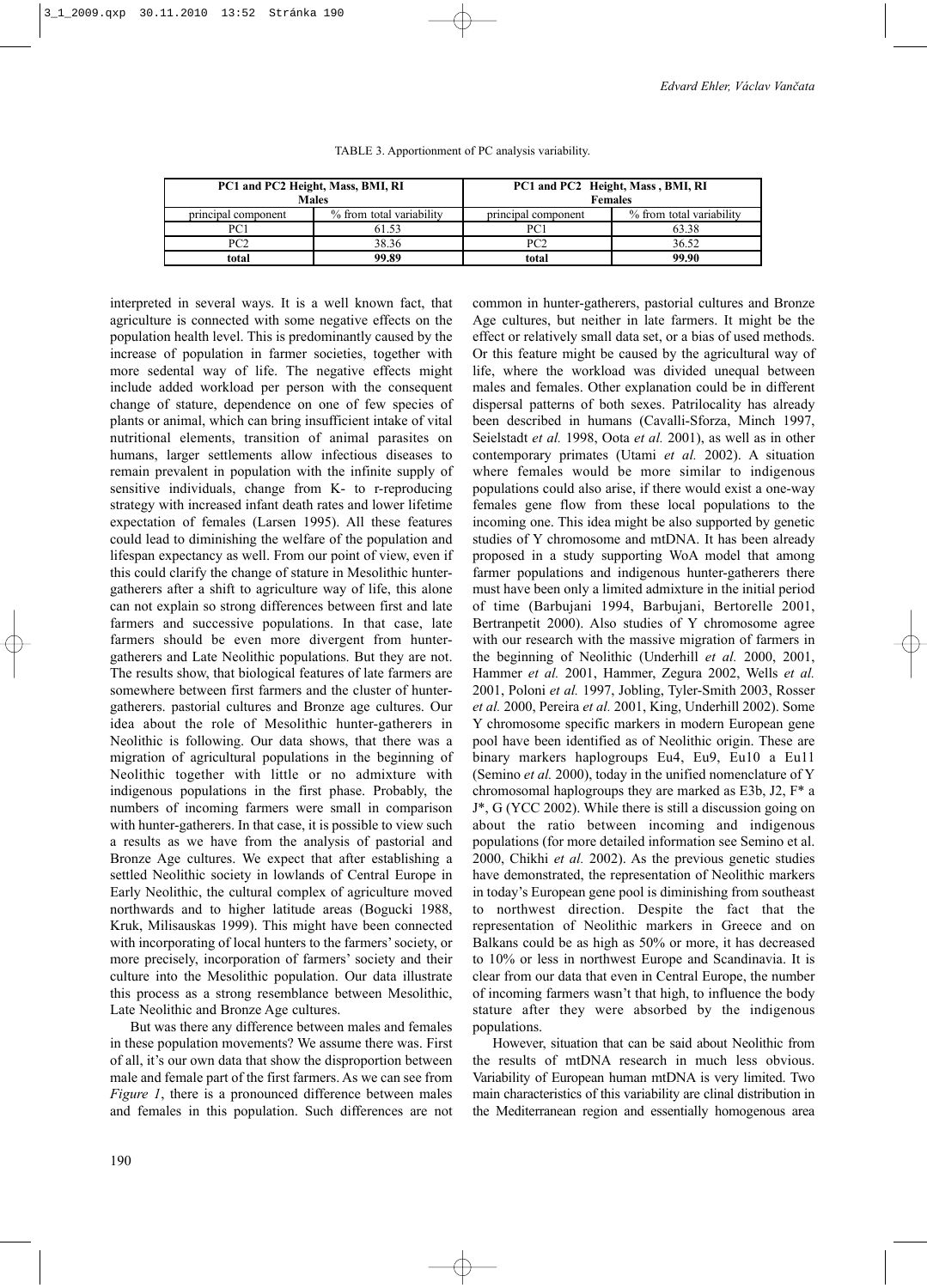north from clinal distribution with the exception of Saami population (Simoni *et al.* 2000). It is supposed, that this situation could arise in three different ways, Paleolithic colonization of Europe with modern Homo sapiens, Mesolithic recolonization from glacial refugia, or Neolithic farmers migration (Richards *et al.* 1997). As we have mentioned earlier, the homogeneity of European mtDNA variation could have been caused by higher mobility of females genetic markers, either by supposed patrilocality of farmers, or/and by cultural-based ability of females genes to infiltrate extraneous populations. This phenomenon is sometimes referred to as hypergamy (Cavalli-Sforza, Minch 1997).

Although our results seem to be robust, they can be influenced by several factors. First of all, it is the sample size. Especially the sample size of hunter-gatherers is too low, with females having only 3 valid samples and males only 12 for most tests. Also sample size of first farmers could be higher. Second potential problem could arise with the origin of samples. In spite of all anthropological measurements should be standardized, as there are several sources of our data set, different researchers taking those data might cause some bias on our results. But still, even with those dangers, our results are suggestive and are in accordance with some already published studies.

#### **CONCLUSION**

In our research of population movements during European Neolithic, we have confirmed some already proposed theories and refused some others. From our point of view, the most important role in forming modern European population was played by the indigenous hunter-gatherers. While our data show that the European population was almost indisputably influenced by a migration of first agriculturalists, presumably from southeast direction, their proportion in Central European region was so small that it has not influenced body stature of Late Neolithic and Bronze Age populations.

But to what extend have the first farmers influenced modern European gene pool could not been examined in detail by this research. Post-Early Neolithic populations were predominantly composed of local Mesolithic populations that accepted the Neolithic agricultural way of life and altered it for their needs.

Some of our tests indicate that there might be inequality in the gene flow between local populations and incoming farmer populations. While Early Neolithic males are more different from their Mesolithic counterparts then females, we propose, that there was an increased one-way gene drift from Mesolithic to Neolithic population, most probably in the form of females exchange.

#### **ACKNOWLEDGMENTS**

We would like to thank Miluše Dobisíková from the Anthropology Department of National Museum in Prague for granting us the access to National Museum's collections. Many our colleagues should be acknowledged for valuable discussions or help (alphabetically): Jaroslav Brůžek, David Caramelli, Viktor Černý, Giuseppe D'Amore, Stanislaw Gronkiewicz, Alexander Kozintzev, Marta Krenz-Niedbala, Arkadeusz Marciniak, Ivan Mazura, Vladimír Novotný, Jaroslava Pavelková, Janusz Piontek, Vladimír Přívratský, Vladimír Sládek, Jiří Svoboda, Petr Škrdla, Erik Trinkaus, Petr Velemínský.

## **REFERENCES**

- AMMERMAN A. J., CAVALLI-SFORZA L. L., 1979: The wave of advance model for the spread of early farming. In: C. Renfrew, K. L. Cooke (Eds.) *Transformations: Mathematical approaches to culture change.* Academic Press, New York.
- AMMERMAN A. J., CAVALLI-SFORZA L. L., 1984: *The Neolithic Transition and the Genetics of Populations in Europe.* Princeton University Press, Princeton.
- BACH H., BACH A., 1981: Robustizitätverhältnisse und Körperhöhenentwicklung bei Neolithischen and Frühbronzezietlichen Bevölkerungen des Mittelelbe-Saale-Gebietes. *Beiträge zur Ur- und Frühgeschichte I*. 16: 185–195.
- BARBUJANI G., BERTORELLE G., 2001: Genetics and the population history of Europe. *Proceedings of the National Academy of Sciences USA* 98: 22–25.
- BARBUJANI G., PILASTRO A., DE DOMENICO S., RENFREW
- C., 1994: Genetic Variation in North Africa and Eurasia: Neolithic Demic Diffusion vs. Paleolithic Colonization. *Amer. J. of Phys. Anthrop.* 95: 137–154.
- BARBUJANI G., SOKAL R. R., ODEN N. L., 1995: Indo-European Origins: A Computer-Simulation Test of Five Hypotheses. *Amer. J. of Phys. Anthrop.* 96: 109–132.
- BERTRANPETIT J., 2000: Genome, diversity, and origins: The Y chromosome as a storyteller. *Proceedings of the National Academy of Sciences USA* 97: 6927–6929.
- BOGUCKI P., 1988: *Forest Farmers and Stockherders: Early Agriculture and its Consequences in North-Central Europe.* Cambridge University Press, Cambridge.
- BOGUCKI P., 1996: The Spread of Early Farming in Europe. *American Scientist* 84: 242–253.
- BOGUCKI P., 1999: *The Origins of Human Society.* Blackwell Publishers, Malden.
- BOGUCKI P., GRYGIEL R., 1993: The first farmers of Central Europe: *A survey article. J. of Field Archaeology* 20: 399–426.
- CAVALLI-SFORZA L. L., MINCH E., MOUNTAIN J. L., 1992: Coevolution of genes and languages revisited. *Proceedings of the National Academy of Sciences USA* 89: 5620–5624.
- CAVALLI-SFORZA L. L., MINCH E., 1997: Paleolithic and Neolithic Lineages in the European Mitochondrial Gene Pool. *American J. of Human Genetics* 61: 247–251.
- CAVALLI-SFORZA L. L., MENOZZI P., PIAZZA A., 1994: *The History and Geography of Human Genes.* Princeton University Press, Princeton.
- CHARVÁTOVÁ M., 1999: *Postcranial skeleton of selected European Bronze Age and late Neolithic Populations (in Czech).* Unpublished Theses, Charles University, Prague.
- CHIKHI L., NICHOLS R. A., BARBUJANI G., BEAUMONT M.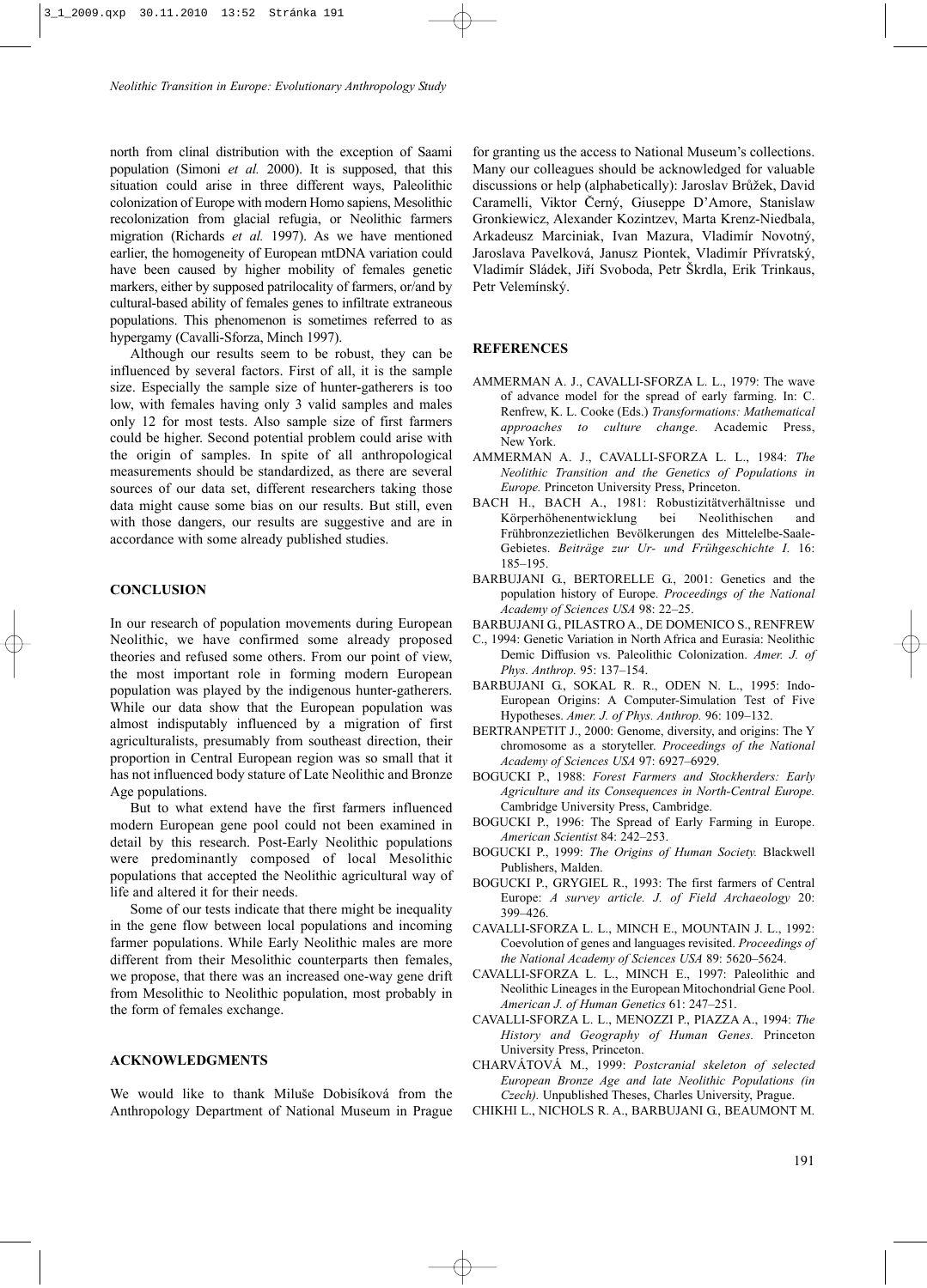- A., 2002: Y genetic data support the Neolithic demic diffusion model. *Proceedings of the National Academy of Sciences USA* 99: 11008–11013.
- EDMONDS CH. A., LILLIE A. S., CAVALLI-SFORZA L. L.,
- 2004: Mutations arising in the wave front of an expanding population. *Proceedings of the National Academy of Sciences USA* 101: 975–979.
- ÉRY K., 1998: Length of limb bones and stature in ancient populations in the Carpathian Basin. *Humanbiologia Budapestinensis* 26: 1–86.
- FOX C. L., 1996: Physical anthropological aspects of the Mesolithic-Neolithic transition in the Iberian peninsula. *Curr. Anthrop.* 37: 689–695.
- FRAYER D.W., 1981: Body size, weapon use, and natural selection in the European Upper Paleolithic and Mesolithic. *Amer. Anthrop.* 83: 57–73.
- HAMMER M. F., ZEGURA S. L., 2002: The Human Y Chromosome Haplogroup Tree: Nomenclature and Phylogeography of Its Major Divisions. *Annual Review of Anthropology* 31: 303–321.
- HAMMER M. F., KARAFET T. M., REDD A. J., JARJANAZI H.,
- SANTACHIARA-BENERECETTI S., SOODYALL H., ZEGURA S. L., 2001: Hierarchical Patterns of Global Human Y-
- Chromosome Diversity. *Molecular Biology Evolution* 87: 1189–1203.
- HOLLIDAY T. W., 2002: Body size and postcranial robusticity of European Upper Paleolithic hominins. *J. of Hum. Evol.* 43: 513–528.
- JACOBS K. H. 1985. Climate and the hominid postcranial skeleton in Wurm and early Holocene Europe. *Curr. Anthrop*. 26: 512–514.
- JACOBS K. H., 1993: Human postcranial variation in the Ukrainian Mesolithic-Neolithic. *Curr. Anthrop.* 34: 311– –324.
- JOBLING M. A., TYLER-SMITH CH., 2003: The human Ychromosome: an evolutionary marker comes of age. *Nature Review Genetics* 4: 598–612.
- KING R., UNDERHILL P. A., 2002: Congruent distribution of Neolithic painted pottery and ceramic figurines with Ychromosome lineages. *Antiquity* 76: 707–714.
- KRENZ-NIEDBAŁA M., 2000: *Biologiczne i kulturowe skutki neolityzacji w populacjach ludzkich na ziemiach polskich.* Unpublished Ph.D. Thesis, Institute of Anthropology, University of Poznań, Poznań.
- KRENZ-NIEDBAŁA M., 2001: Biological and cultural consequences of the transition to agriculture in human populations in Polish territories (Summary of the thesis). *Variability and Evolution* 9: 89–99.
- KRUK J., MILISAUSKAS S., 1999: *Rozkwit i upadek spoleczenstw rolniczych neolitu: Rise and Fall of Neolithic Societies*. Instytut Archeologii i Etnologii Polskiej Akademii Nauk.
- LARSEN C. S., 1995: Bilogical changes in human populations with agriculture. *Annual Review of Anthropology* 24: 185–213.
- MILISAUSKAS S., 1978: *European prehistory.* Academic Press
- MOLLESON T., JONES K., JONES S., 1993: Dietary change and the effects of food preparation on microwear patterns in the Late Neolithic of abu Hureyra, northern Syria. *J. of Hum. Evol.* 24: 455–468.
- OOTA H., SETTHEETHAM-ISHIDA W., TIWAWECH D.,
- ISHIDA T., STONEKING M., 2001: Human mtDNA and Ychromosome variation is correlated with matrilocal versus patrilocal residence. *Nature Genetetics* 29: 20–21.

PEREIRA L., DUPANLOUP I., ROSSER Z. H., JOBLING M. A.,

- BARBUJANI G., 2001: Y-Chromosome Mismatch Distributions in Europe. *Molecular Biology Evolution* 18: 1259–1271.
- PIONTEK J., JERSZYNSKA B., SEGEDA S., 2001: Long bones growth variation among prehistoric agricultural and pastoral populations. ). *Variability and Evolution* 9: 61–73.
- PIONTEK J., VANČATA V., 2002: Transition to Agriculture in Europe: Evolutionary Trends in Body Size and Body Shape. *Biennial Books of EAA* 2: 61–92.
- POLONI E. S., SEMINO O., PASSARINO G., SANTACHIARA-
- BENERECETTI A. S., DUPANLOUP I., LANGANEY A., 1997: Human Genetic Affinities for Y-Chromosome P49a,f/TaqI Haplotypes Show Strong Correspondence with Linguistics. *American J. of Human Genetic* 61: 1015–1035.
- RENFREW C., 1991: Before Babel: Speculations on the origins of linguistic diversity. Cambridge Archeology Journal 1: 3–23.
- RENFREW C., 2001: From molecular genetics to archaeogenetics. *Proceedings of the National Academy of Sciences USA* 98: 4830–4832.
- RICHARDS M. B., MACAULAY V. A., SYKES B., PETTITT P.,
- HEDGES R., FORSTER P., 1997: Paleolithic and neolithic lineages in the European mitochondrial gene pool: reply to Cavalli-Sfoza and Minch. *American J. of Human Genetics* 61: 251–254.
- ROSSER Z. H., ZERJAL T., HURLES M. E., ADOJAAN M.,
- ALAVANTIC D., AMORIM A., 2000: Y-Chromosomal Diversity in Europe Is Clinical and Influenced Primarily by Geography, Rather than by Language. *American J. of Human Genetics* 67: 1526–1543.
- SEIELSTAD M., MINCH E., CAVALLI-SFORZA L. L., 1998: Genetic evidence for a higher female migration rate in humans. *Nature Genetetics* 20: 278–278.
- SEMINO O., PASSARINO G., OEFNER P. J., LIN A. A.,
- ARBUZOVA S., BECKMAN L. E., 2000: The Genetic Legacy of Paleolithic Homo sapiens sapiens in Extant Europeans: A Y Chromozome Perspective. *Science* 290: 1155–1159.
- SEMINO O., MAGRI CH., BENUZZI G., LIN A. A., AL-ZAHERY N., BATTAGLIA V., 2004: Origin, diffusion, and differentiation of Y-Chromosome haplogroups E and J: Inferences on the Neolithization of Europe and later migratory events in the Mediterranean area. *American J. of*
- *Human Genetics* 74: 1023–1034.
- SIMONI L., CALAFELL F., PETTENER D., BERTRANPETIT J.,

BARBUJANI G., 2000: Geographic patterns of mtDNA diversity in Europe. *American J. of Human Genetics* 66: 262–278.

SZOSTEK K., GLAB H., 2001: Trace elements concentrations in human teeth from a Neolithic common grave at Nakonowo (Central Poland). *Variability and Evolution* 9: 51–59.

UNDERHILL P. A., SHEN P., LIN A. A., JIN L., PASSARINO G.,

YANG W. H., 2000: Y chromosome sequence variation and the history of human populations. *Nature Genetics* 26: 358–361.

M. M., FOLEY R. A., 2001: The phylogeography of Y chromosome binary haplotypes and the origins of modern human populations. *Annals of Human Genetics* 65: 43–62.

in Sumatran orang-utans. *Behavioral Ecology* 13: 643–652. VAN ANDEL T. H., RUNNELS C. N., 1995: The earliest farmers

in Europe. *Antiquity* 69: 481–500. VANČATA V., 1997: *Body Size and Shape as an Indicator of Important Evolutionary Changes in Hominoid Phylogeny (in Czech).* Habilitation thesis. Charles University, Prague. 157 pp.

UNDERHILL P. A., PASSARINO G., LIN A. A., SHEN P., LAHR

UTAMI S. S., GOOSSENS B., BRUFORD M. W., DE RUITER J.

R., VAN HOOF J., 2002: Male bimaturism and reproductive succes